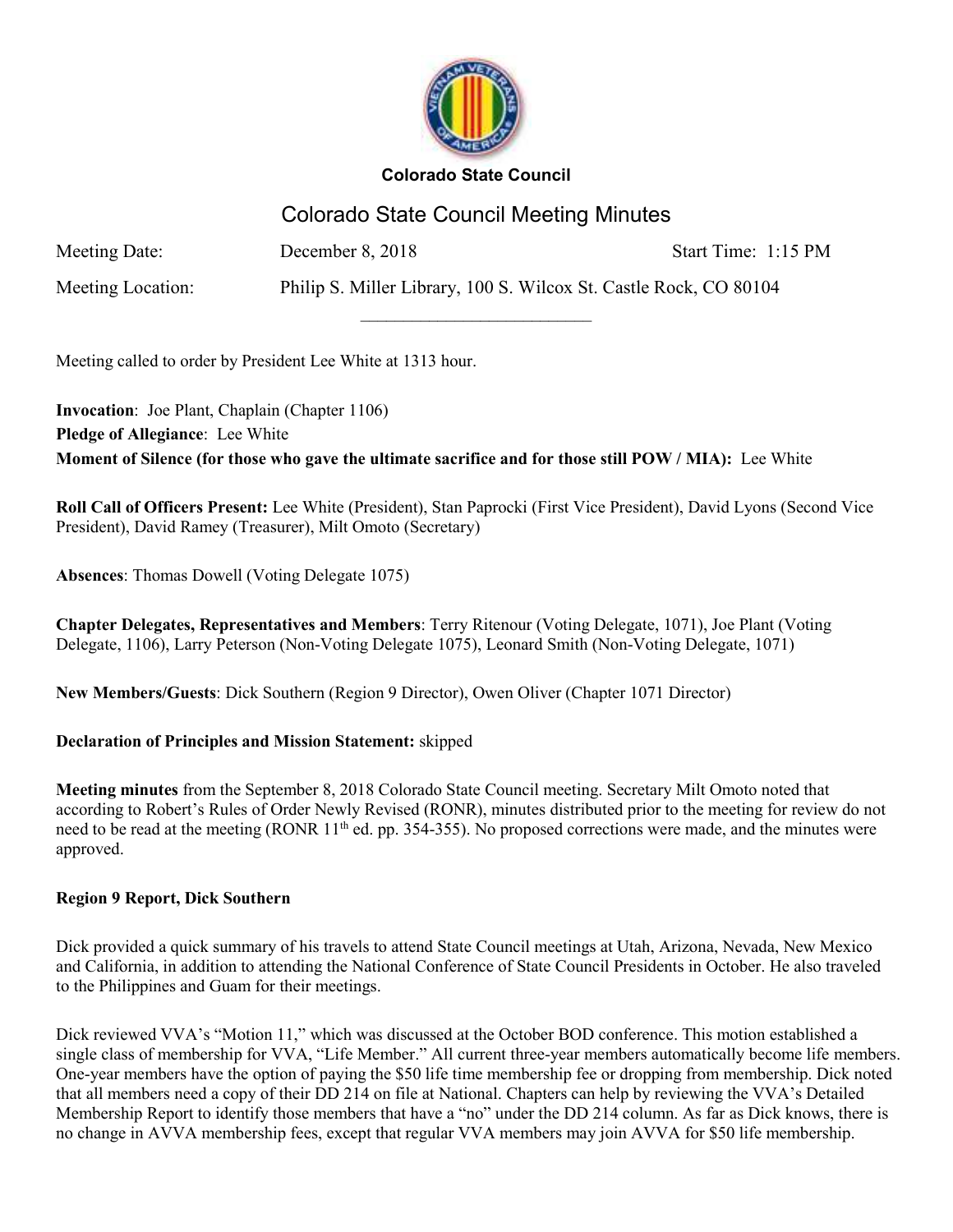Dick provided a summary of the two working groups assessing the future of VVA. Working group-one is basically studying the process and approach to dissolve the VVA as a corporation (VVA is registered in the State of New York). They are determining how to address the disposal of assets, employees, the rental property, etc. at termination of the organization. Working group-two is tasked with determining the feasibility of a new organization to perpetuate VVA's legacy. There are many complications with in-progress work, claims processing, and legislative activities. There will be no decision until the final results and recommendations of each working group are presented to members at a future annual convention, and members have the opportunity to discuss and vote. It is very unlikely that any results or recommendation will be presented at the 2019 Convention in Spokane.

The Region 8/9 Conference will be held at the Sparks Nugget Casino Resort June 1, 2019. The hotel is located at 1100 Nugget Ave, Sparks, NV 89431. May 31 and June 2 will be travel days. The cost for a room is \$99/night (the \$23 resort fee is waived). There is a free airport shuttle (limo service) from the Reno Airport (RNO). The agenda will be the standard pre-convention items that include resolutions, amendments, officer reports, and so on.

Dick provided an overview of his November travels to the Philippines to attend Chapter 887' meeting. He participated in the Chapter's Christmas party at the Porac Children's home. He then traveled to Guam for Chapter 668's meeting and Veterans' Day celebration.

Dick also provided an update on the devastating California wild fires. The Camp Fire (Butte County, California) fire devastated the entire town. VVA Chapter 582 is located there. Chapter president and numerous members (about 25) lost their homes. The chapter is in need of gift cards (Wal Mart, Safeway, Costco) to enable members to purchase food and supplies. They have enough donated clothing. The chapter's coordinator and contact for donations is Corena Dixon, 277 W. 17<sup>th</sup> Street, Chino, CA 95928; email: cjdickerson007@gmail.com . Chapter president is Butch Frederickson, (530) 877-1340; email: ccfuvnalum@comcast.net. A motion was made by David Ramey for the Council to send \$500 to Chapter 582. Motion was seconded and passes.

#### **Treasurer's Report**: David Ramey

As of November 30, 2018:

Household Goods program income received: \$3,726.00. HGCO disbursement to the three Chapters: \$2,796.00.

NFCU: \$ 7,419.34

The HGCO Chapter reports are due at the end of February 2019. Each Chapter was provided a copy of the report. David will compile Chapter reports into a State Council report for submittal to National in March.

## **Expenses Against the Council**: David Ramey

Expenses Against Council (November) include the HGCO payments to Chapters and miscellaneous mileage expenses incurred by Council officers (please see the State Council Treasure's Report for November.

David Ramey read a donation letter for a December expense for a \$250 donation to the Veterans Community Living Center, Aurora, CO).

#### **Reading of Communications**. None.

**Member Sickness and Distress**: Thomas Dowell will be having by-pass surgery. Please keep him in prayer. Joe Plant reported a veteran in need of rent payment. Chapter 1106 will take care of this need. The Chapter will also provide Wal Mart gift cards to a social worker who works with veterans.

#### **Chapter Activity Reports**

• Chapter 1071 (Stan Paprocki, 1071 President)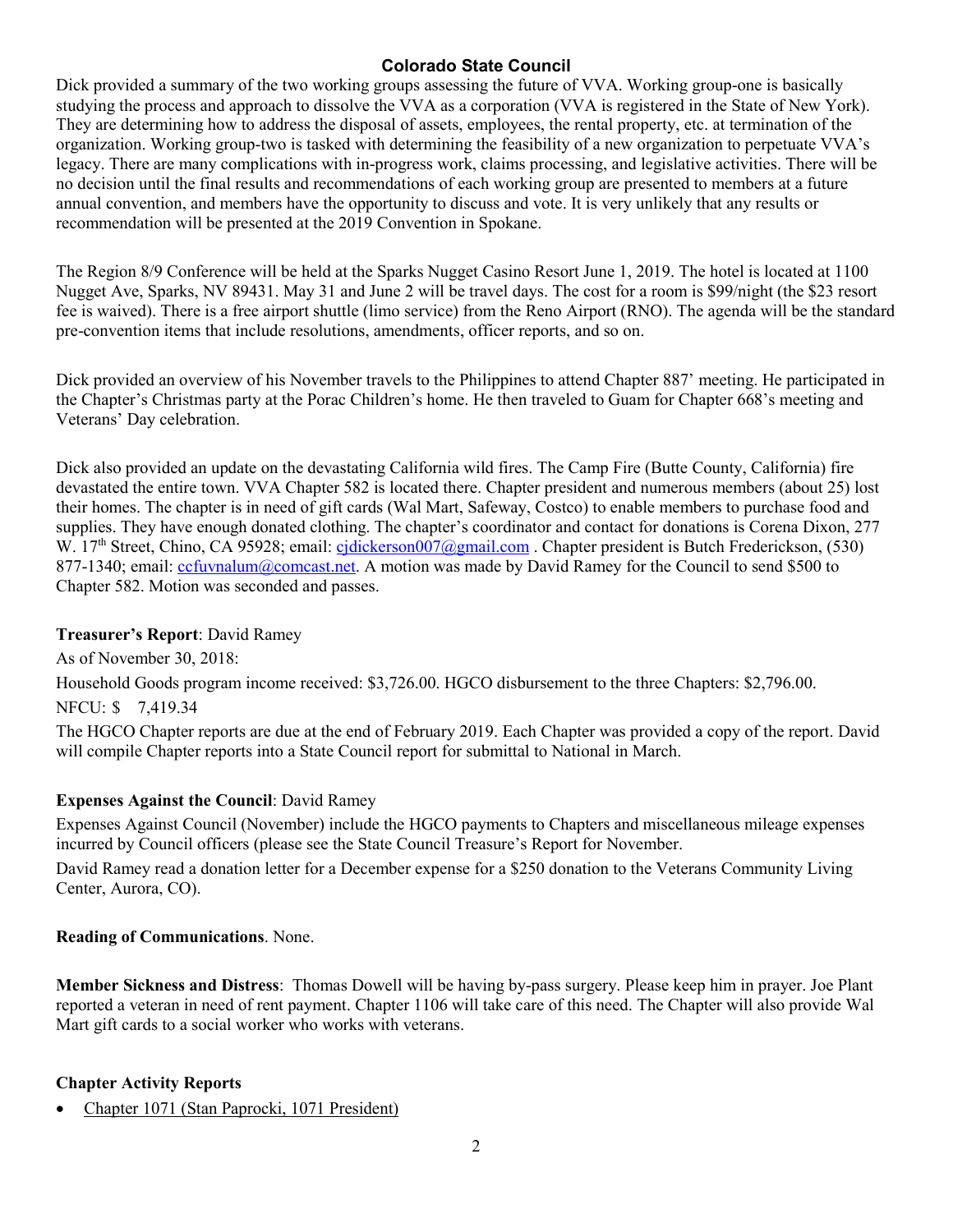- The Chapter participated in this year's Arvada Harvest Festival (September 8<sup>th</sup>) with the Chapter serving as Grand Marshall in the parade.
- The Chapter supported Wings Over the Rockies Museum for a new UH-1 Huey helicopter display. The aircraft (named Sweet Sue) was donated to the museum by Colonel McPherson. The museum needs to raise \$40K for the display. Chapter 1071 holds some of their Board meetings there.
- In October the Chapter supported an inner-city health clinic with donations and volunteers. The most recent interment ceremony was for fourteen veteran cremains from the East Lawn Mortuary, held at Fort Logan
- In November, the Chapter held their Veterans Day weekend poppy drive at four King Sooper stores and raised about \$6,000. The Chapter made 5-6 High School visits around Veterans Day.
- Terry reported that Mountain Range School honored 40 veterans by students; veterans walked through school halls and were honored by students lining the halls; veterans spoke to students in classrooms). The event also included an assembly.
- The Chapter donated \$1,000 to North Carolina in support of Chapters affected by the hurricane.
- Stan reported attendance at the VFW Founders Banquet, December 2<sup>nd</sup> at the Brown Palace. Estimated 600 to 700 in attendance.
- The "Wall that Heals" mobile Wall will be at Faith Bible Chapel (6250 Wright St, Arvada, CO 80004) in June 2019. They are in need of volunteers. The display is a ¾ replica of the Wall in Washington, DC.
- Chapter 1075 (Paul Kennedy, Vice President)
	- Chapter fund raising at a Wal Mart in Colorado Springs yielded \$840.
	- Chapter members supported the Colorado Springs Stand down on October 16th; members handed out 200 sanitation kits; the Stand down is for homeless veterans; photos are on the Chapter's web site;
	- The Chapter participate in a November 3rd Veterans Day Parade in Colorado Springs; they entered a float; photos are on the Chapter's web site
	- The Chapter sent forms to 40 at-large members
	- The Chapter's December Christmas Lunch is scheduled for December 15<sup>th</sup>.
- Chapter 1106 (Lee White, President)
	- Lee attended the Conference of State Council Presidents Meeting in October at Silver Spring, MD. Minutes are generally posted on the VVA National's web site.
	- The Chapter conducted a Veterans Day weekend poppy drive at four King Soopers and raised \$5612. The Chapter will focus on three of the larger "super" King Soopers stores for the next poppy drive;
	- Chapter members attended high school events for Veterans Day celebrations; the Chapter's Color Guard participated in several of the events;
	- The Chapter's Christmas Luncheon will be held December 15<sup>th</sup>
	- Members attended and supported the Honors Bell event at the Alamo Draft House;
	- The Chapter sent a \$300 check to the veteran's senior living home at Fitzsimons
	- Wreaths Across America is December 15<sup>th</sup>
	- The Chapter purchased an Army flag for the Fitzsimons veterans home.

## **Unfinished Business**

- Milt explained to the Council that according to Robert's Rules of Order, there is no such thing as "Old Business," only "Unfinished Business;" henceforth, this section will be titled as such;
- The small group of nine veterans that may be the start of a new Chapter in Loveland met for a second meeting; Lee is in communications with the leaders and will emphasize their need to get 25 members signed up in order to form a Chapter;
- Pike's Peak National Cemetery officially opened November 1, 2018; there have been 220 internments to date; the Pike's Peak Honor Guard is still in the process of being formed with members from the American Legion and VFW;
- Updates to the State Council's web site is needed as follows:
	- Lee White: add President Chapter 1106 and remove 1071 Secretary